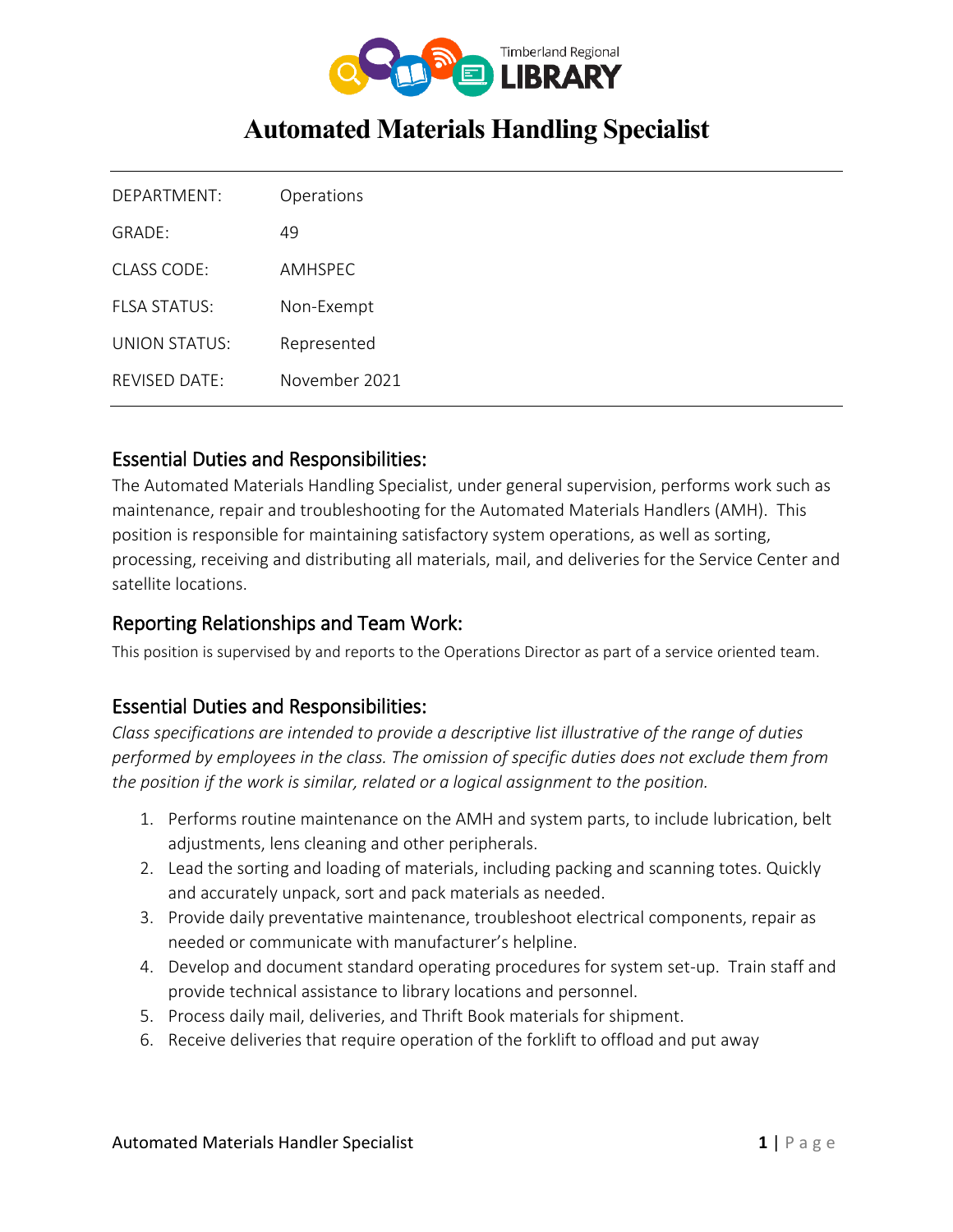# Core Skills and Qualities:

*Employees are expected to demonstrate the following qualities at all times:*

- 1. Establish and maintain effective working relationships with internal staff, outside organizations, and the general public.
- 2. Positively reflect TRL's mission, vision, and values to the staff and public.
- 3. Effective organizational and time management skills, including the ability to multitask, manage multiple projects at the same time and adapt to changing priorities to meet demands of the department.
- 4. Communicate effectively verbally and in writing.
- 5. Demonstrate quality customer service.
- 6. Exhibit reliability and dependability. Demonstrate punctuality and regular and consistent attendance.
- 7. Demonstrate a positive attitude and flexibility.
- 8. Work well with others, show respect, contribute to the team.

## Required Knowledge, Skills, and Abilities:

*Employees are expected to perform or possess the following:*

- 1. Equipment repair tools, materials and supplies.
- 2. Safety practices common to the operation of automated equipment.
- 3. Effective communication methods to coordinate and communicate with library personnel regarding the AMH machine.
- 4. Ability to maintain statistical records and documentation relative to machine maintenance.
- 5. Ability to operate a walk-behind forklift.

### Technology Requirements:

- Microsoft Office Suite
- Automated Materials Handler System

### Education and Experience:

High School Diploma or equivalent and experience working in a high-volume production environment such as a warehouse, shipping/receiving, stockroom, or mailroom OR an equivalent combination of education and experience.

### Licenses, Certifications, and Special Requirements:

- Must possess and maintain valid Washington State Driver's License.
- Must pass and maintain a criminal background check.